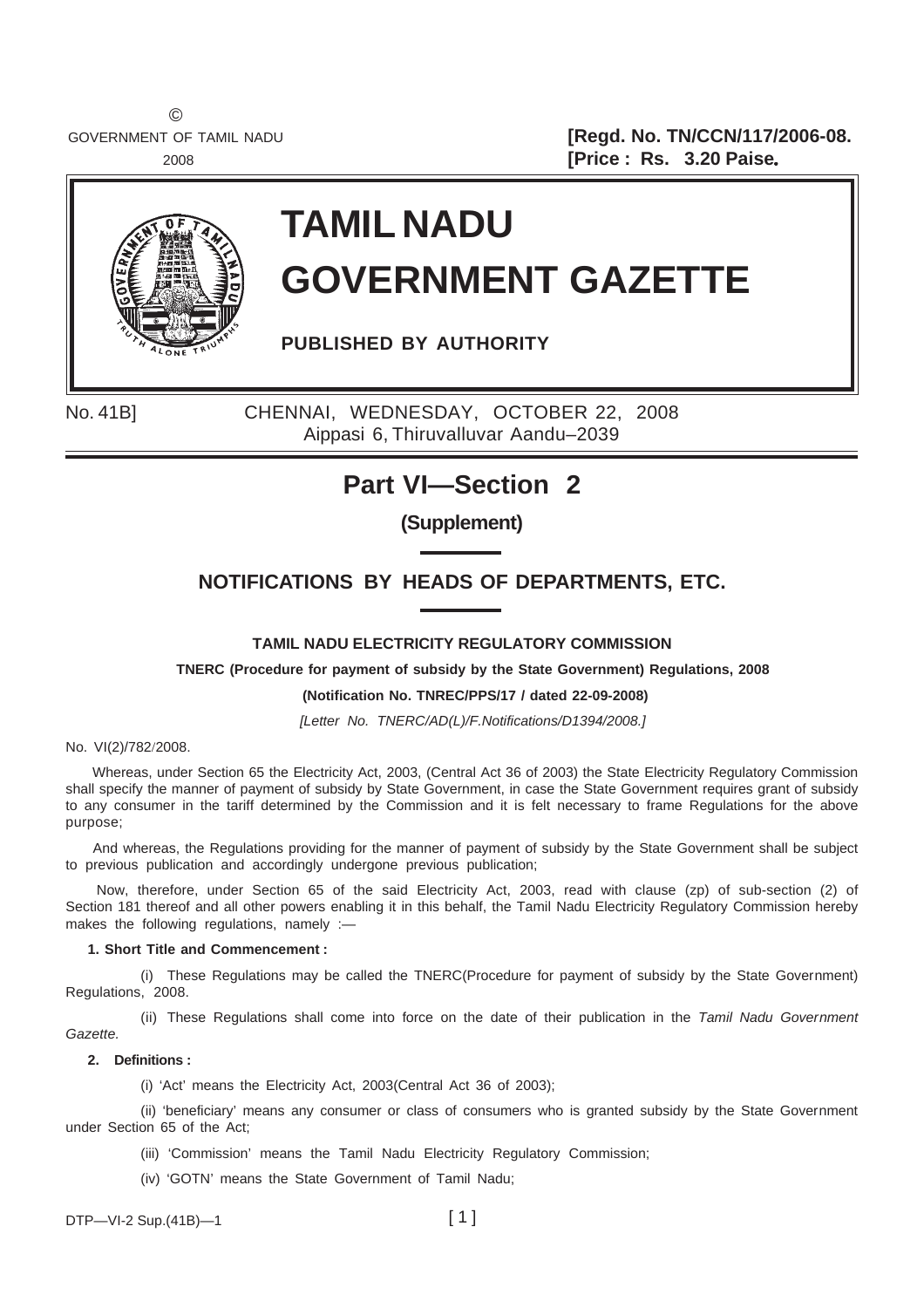#### தமிழ்நாடு மின்சார ஒழுங்குமுறை ஆணையம்

# (கடித எண் T.N.E.R.C. / DIR (E)/ AD(L)/F CGR F & D E.O. (திருத்தம்) / D.1776/07.)

(அறிவிக்கை எண் T.N.E.R.C /CGR F & E.O. / 6-2, 2007 பிப்ரவரி 28 ஆம் நாளிட்டது)

[Letter No. TNERC../AD(L)/F.Notifications/D1395/2008.]

(ஆங்கிலத்தில் வெளியிடப்பட்டதன் தமிழாக்கம்)

#### No. VI(2)/784/2008.

2004 ஆம் ஆண்டு மின் நுகா்வோா் குறைதீா்க்கும் மன்றம் மற்றும் மின் குறை தீா்ப்பாளருக்கான ஒழுங்குமுறைவிதிகளைச் செயற்படுத்துவது பொறுத்து ஒருசில இடா்ப்பாடுகளையும் மற்றும் தவறான கருத்துக்களையும் நீக்குவதற்காக மேற்சொன்ன ஒழுங்குமுறைவிதிகளிலுள்ள ஒழுங்குமுறைவிதிகளுக்குத் திருத்தங்கள் பிறப்பிப்பது அவசியமெனக் கருதுவதாலும் மற்றும் மேலேயுள்ள நோக்கங்களுக்காக வகைசெய்யும் திருத்தங்கள் முந்திய வெளியீட்டின் வறையறைகளுக்கு உட்பட்டிருத்தல் வேண்டும் மற்றும் அதற்கிணங்க அத்தகைய முந்திய வெளியீடு செய்யப்பட்டுள்ளது என்பதாலும்,

தற்போது, அதற்காக, 2003 ஆம் ஆண்டு மின்சாரச் சட்டத்தின் (மத்திய சட்டம் 36/2003) 42 ஆம் பிரிவின் (5), (6), (7) ஆகிய உட்பிரிவுகளுடன் சேர்த்துப்படிக்கப்படும் 181 ஆம் பிரிவின் மூலம் அதற்கு வழங்கப்பட்ட அதிகாரங்களையும் மற்றும் இதன் பொருட்டு அதனை இயல்விக்கும் பிற அனைத்து அதிகாரங்களையும் செலுத்தி, தமிழ்நாடு மின்சார ஒழுங்குமுறை ஆணையம், இதன் மூலம், 2004 ஜனவாி 8ஆம் நாளிட்ட அறிவிக்கை எண் த.மி.ஒ.ஆ. / மி.நு.கு.ம. மற்றும் மி.கு./6—1—இன்படி பிறப்பிக்கப்பட்ட (இதன்பின்பு இதில் முதன்மை ஒழுங்குமுறைவிதி என்று குறிப்பிடப்படும்) 2004 ஆம் ஆண்டு மின் நுகர்வோர் குறைதீர்க்கும் மன்றம் மற்றும் மின் குறைதீர்ப்பாளருக்கான ஒழுங்குமுறை ு,<br>விதிகளுக்குப் பின்வரும் திருத்தத்தை குறித்துரைத்துள்ளது மற்றும் 2004 பிப்ரவரி 18ஆம் நாளிட்ட **தமிழ்நாடு** *அரசிதழின்* பகுதி VI-பிரிவு 2 (பின்னிணைப்பு)–ல் வெளியிட்டுள்ளது.

#### 1. குறுந்தலைப்பு மற்றும் தொடக்கம்:

இந்த ஒழுங்குமுறைவிதிகள், 2007ஆம் ஆண்டு மின் நுகா்வோா் குறைதீா்க்கும் மன்றம் மற்றும் மின் குறைதீா்ப்பாளா்களுக்கான  $(1)$ (திருத்த) ஒழுங்குமுறைவிதிகள் என்று வழங்கப்பெறும்.

(2) இது **தமிழ்நாடு அரசிதழில்** வெளியிடப்பட்ட நாளன்று நடைமுறைக்கு வருதல் வேண்டும்.

#### 2. முதன்மை ஒழுங்குமுறைவிதியின் 14 ஆம் ஒழுங்குமுறைவிதியின் திருத்தம் :

முதன்மை ஒழுங்குமுறைவிதியின் 14 ஆம் ஒழுங்குமுறைவிதியில்,—

''மதிப்பூதியம்'' என்ற சொல்லுக்குப் பதிலாக ''சம்பளம்'' என்ற சொல் அமைக்கப்படுதல் வேண்டும்.

(தமிழ்நாடு மின்சார ஒழுங்குமுறை ஆணையத்தின் ஆணைப்படி)

சென்னை 600 018, 2008 அக்டோபர் 10.

பாலசுப்பிரமணியன், இரா.

செயலாளர், தமிழ்நாடு மின்சார ஒழுங்குமுறை ஆணையம்.

#### தமிழ்நாடு மின்சார ஒழுங்குமுறை ஆணையம்

## (அறிவிக்கை எண் த.மி.ஒ.ஆ./ ஒழுங்குமுறை விதிகள்/F-F/4/2-2, 2008 ஜுன் 3ஆம் நாளிட்டது)

[Letter No. TNERC/AD(L)/F.Notifications/D1395/2008.]

(ஆங்கிலத்தில் வெளியிடப்பட்டதன் தமிழாக்கம்)

#### No. VI(2)/785/2008.

தமிழ்நாடு மின்சார ஒழுங்குமுறை ஆணையம், 2003ஆம் ஆண்டு மின்சாரச் சட்டத்தின் (மத்திய சட்டம் 36/2003) 86ஆம் பிரிவின் (1) ஆம் உட்பிரிவின் (g) கூறின் மூலம் தனக்கு வழங்கப்பட்ட அதிகாரங்களைச் செலுத்தி, 2004ஆம் ஆண்டு தமிழ்நாடு<br>ஒழுங்குமுறை ஆணையக் கட்டணங்கள் மற்றும் அபராதங்கள் ஒழுங்குமுறை விதிகளை, 2004 பிப்ரவரி 18ஆம் நாளிட்ட *தமிழ்நாடு அரசிதழில்* குறித்துரைத்துள்ளது மற்றும் அறிவிக்கை செய்துள்ளது என்பதாலும்,

மற்றும் முன்னா் தனியாக உள்ளடங்காத ஒருசில அலுவற் பணிகள் பொறுத்து கட்டணங்கள் வசூலிப்பதற்காக வகை செய்வது குறித்து ஒருசில இடா்ப்பாடுகளை நீக்கும்பொருட்டு மேற்சொன்ன ஒழுங்குமுறை விதிகளுக்குத் திருத்தங்கள் பிறப்பிப்பது அவசியம் என்று கருதுவதாலும் மற்றும் அத்திருத்தங்கள் முந்திய வெளியீடு செய்யப்பட்டுள்ளது என்பதாலும்,

தற்போது, அதற்காக, 2003ஆம் ஆண்டு மின்சாரச் சட்டத்தின் (மத்திய சட்டம் 36/2003) 181ஆம் பிரிவுடன் சேர்த்துப்<br>படிக்கப்படும் 86ஆம் பிரிவின் (1)ஆம் உட்—பிரிவின் (g) கூறின் மூலம் தனக்கு வழங்கப்பட்ட அதிகாரங்களைச் செலுத்தி, தமிழ்நா மின்சார ஒழுங்குமுறை ஆணையம், (இதன் பின்பு இதில் முதன்மை ஒழுங்குமுறை விதிகள் என்று குறிப்பிடப்படும்) 2004ஆம் .<br>ஆண்டு தமிழ்நாடு மின்சார ஒழுங்குமுறை ஆணையம் — கட்டணங்கள் மற்றும் அபராதங்கள் ஒழுங்குமுறை விதிகளுக்குப் பின்வரும் திருத்தங்களைச் செய்கிறது.